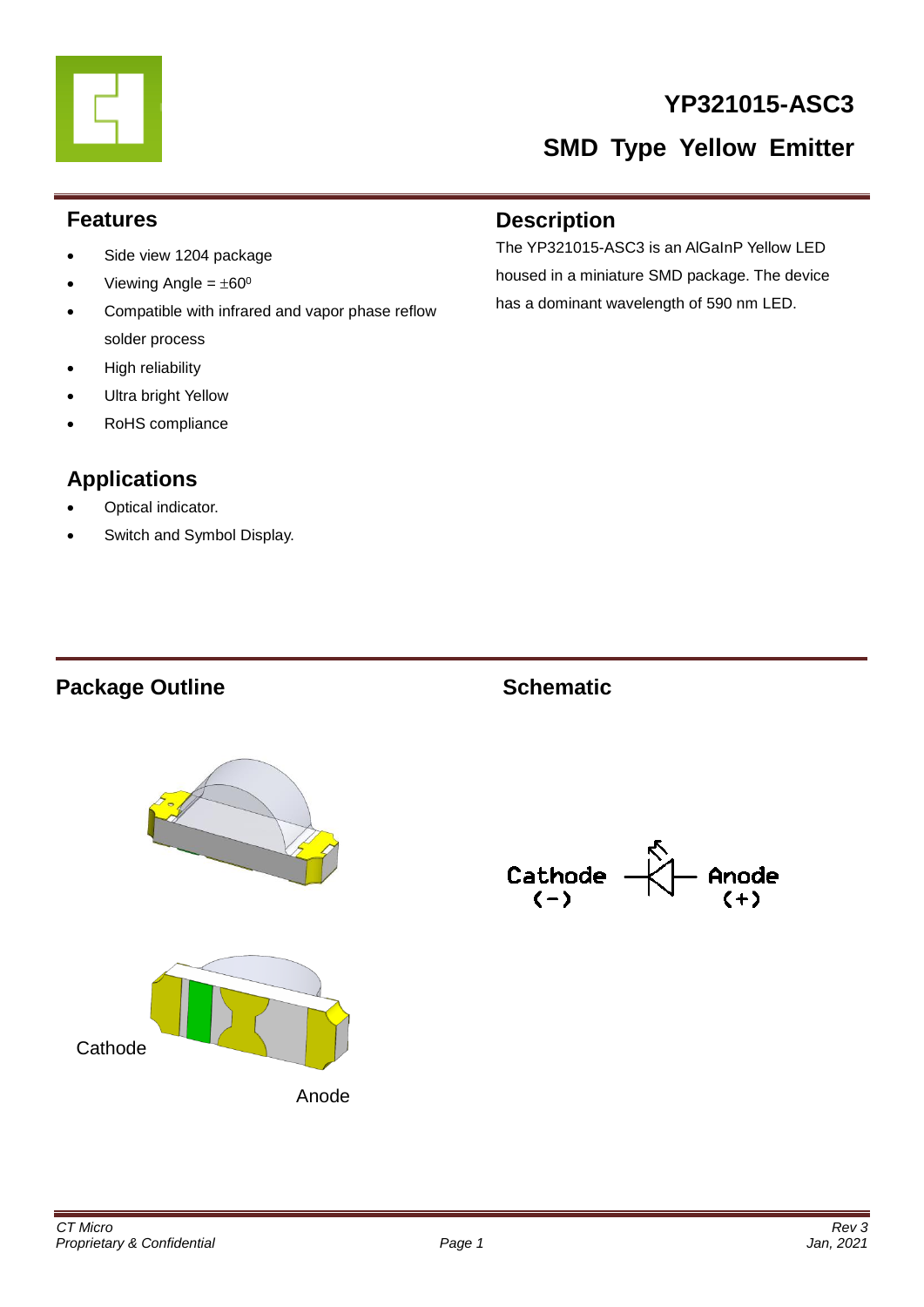

#### **Absolute Maximum Rating at 25<sup>0</sup>C**

| <b>Symbol</b>               | <b>Parameters</b>                                         | <b>Ratings</b> | <b>Units</b> | <b>Notes</b> |
|-----------------------------|-----------------------------------------------------------|----------------|--------------|--------------|
| I۴                          | <b>Continuous Forward Current</b>                         | 25             | mA           |              |
| <b>IFP</b>                  | <b>Peak Forward Current</b>                               | 60             | mA           |              |
| $V_{R}$                     | Reverse Voltage                                           | 5              | V            |              |
| $T_{\text{opt}}$            | <b>Operating Temperature</b>                              | $-40 - +85$    | $\rm ^{0}C$  |              |
| ${\mathsf T}_{\text{stg}}$  | Storage Temperature                                       | $-40 - +100$   | $\rm ^{0}C$  |              |
| $\mathsf{T}_{\mathsf{sol}}$ | <b>Soldering Temperature</b>                              | 260            | $^{0}C$      | 2            |
| $P_D$                       | Power Dissipation at (or below) 25°C Free Air Temperature | 65             | mW           |              |

#### **Electro-Optical Characteristics** *TA = 25°C (unless otherwise specified)*

#### **Optical Characteristics**

| Symbol       | <b>Parameters</b>       | <b>Test Conditions</b> | Min | Typ | Max | <b>Units</b> | <b>Notes</b> |
|--------------|-------------------------|------------------------|-----|-----|-----|--------------|--------------|
| l٧           | Luminous Intensity      | $l = 20mA$             | 89  | ۰   | 250 | mcd          | 3            |
| ΛD           | Dominant Wavelength     | $l = 20mA$             | 586 |     | 594 | nm           |              |
| $\theta$ 1/2 | Angle of Half Intensity | $l = 20mA$             |     | ±60 |     | deg          |              |

#### **Electrical Characteristics**

| <b>Symbol</b> | <b>Parameters</b>      | <b>Test Conditions</b> | Min    | Typ | Max | <b>Units</b> | <b>Notes</b> |
|---------------|------------------------|------------------------|--------|-----|-----|--------------|--------------|
| VF            | <b>Forward Voltage</b> | $I_F=20mA$             | ۱.۱    | -   | 2.5 |              |              |
| <b>IR</b>     | <b>Reverse Current</b> | Vr=5V                  | $\sim$ | -   |     | μA           |              |

**Notes:** 

- 1. IFP Conditions--Pulse Width≦ 100μs and Duty≦ 10%.
- 2. Soldering time≦ 10 seconds.
- 3. Bin Range of Luminous Intensity

| <b>Bin Code</b> | Min | Max | Unit | Condition  |
|-----------------|-----|-----|------|------------|
| n1              | 89  | 100 |      |            |
| n2              | 100 | 130 |      |            |
| о1              | 130 | 160 | mcd  | $I_F=20mA$ |
| 02              | 160 | 200 |      |            |
| D1              | 200 | 250 |      |            |

Tolerance of Luminous Intensity  $\pm 10\%$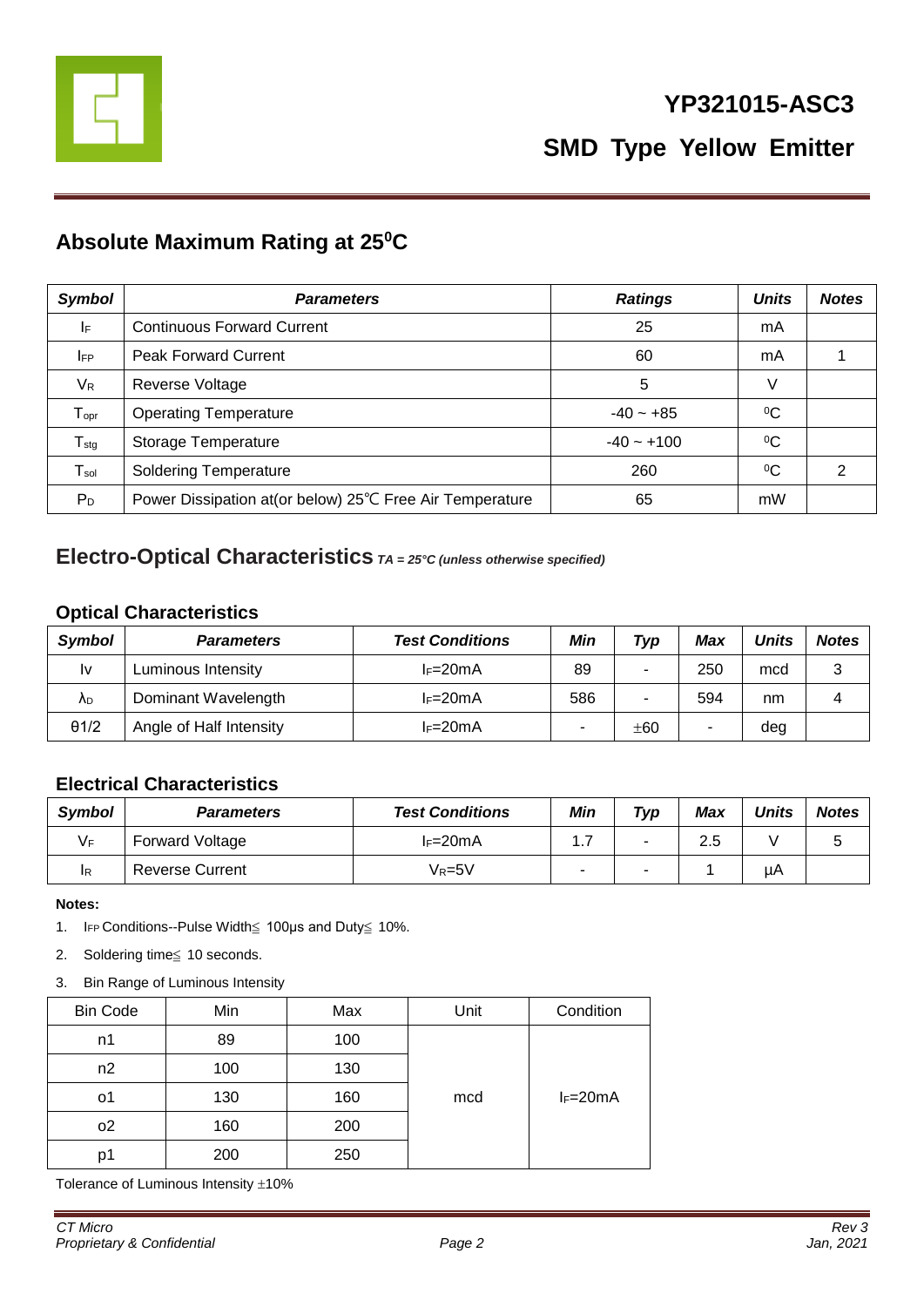

# **YP321015-ASC3 SMD Type Yellow Emitter**

#### 4. Bin Range of Dominant Wavelength

| <b>Bin Code</b> | Min | Max | Unit | Condition  |
|-----------------|-----|-----|------|------------|
| YB1             | 586 | 588 |      |            |
| YB2             | 588 | 590 |      |            |
| YB3             | 590 | 592 | nm   | $I_F=20mA$ |
| YB4             | 592 | 594 |      |            |

Tolerance of Dominant Wavelength: ±1nm.

#### 5. Bin Range of Forward Voltage

| <b>Bin Code</b> | Min | Max | Unit | Condition  |
|-----------------|-----|-----|------|------------|
| V4              | 1.7 | 1.9 |      |            |
| V5              | 1.9 | 2.1 |      |            |
| V6              | 2.1 | 2.3 |      | $I_F=20mA$ |
| 17              | 2.3 | 2.5 |      |            |

Tolerance of Forward Voltage  $\pm 0.1$ V.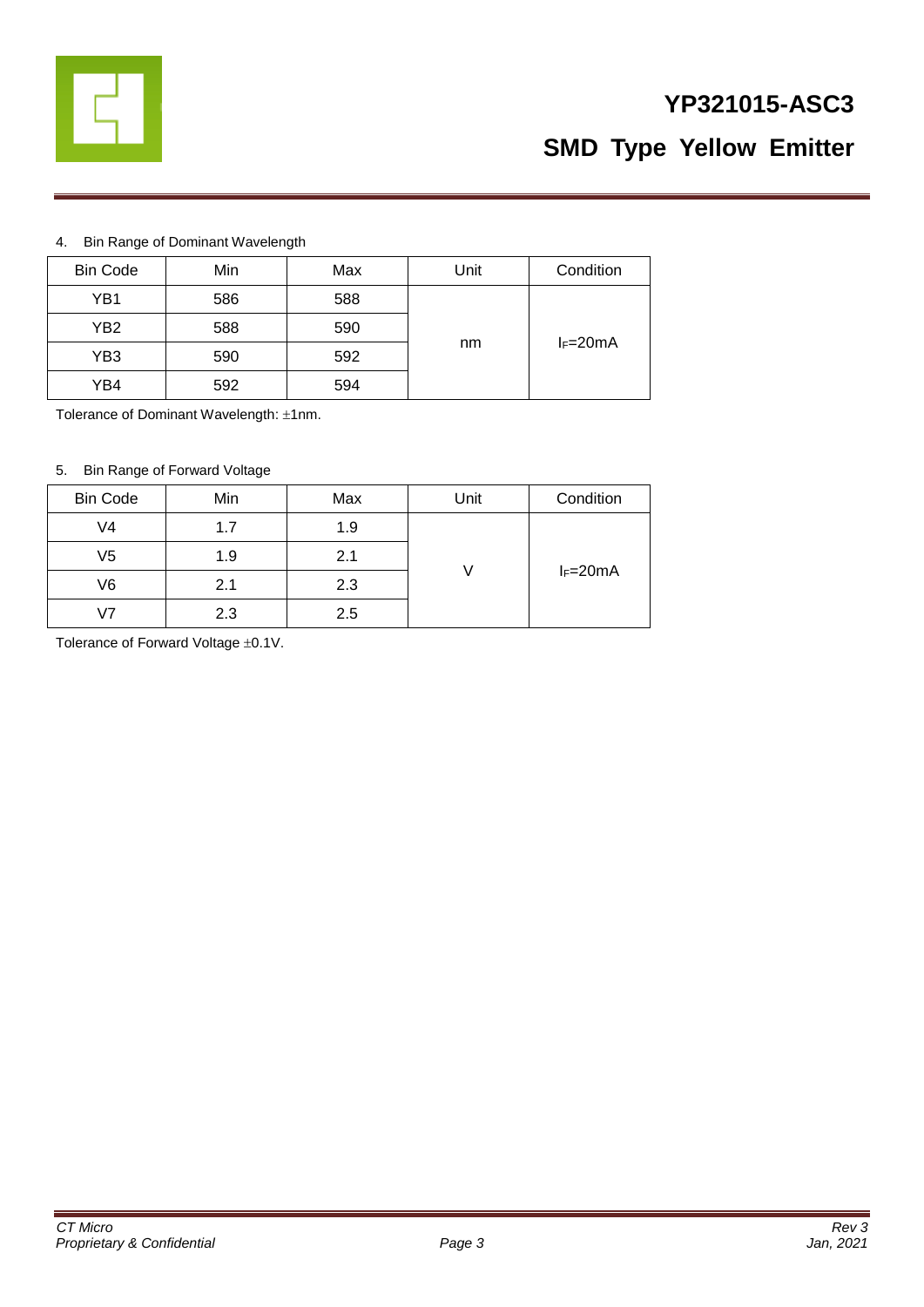

#### **Typical Characteristic Curves**





Relative Luminous Intensity Vs Juntion Temperature



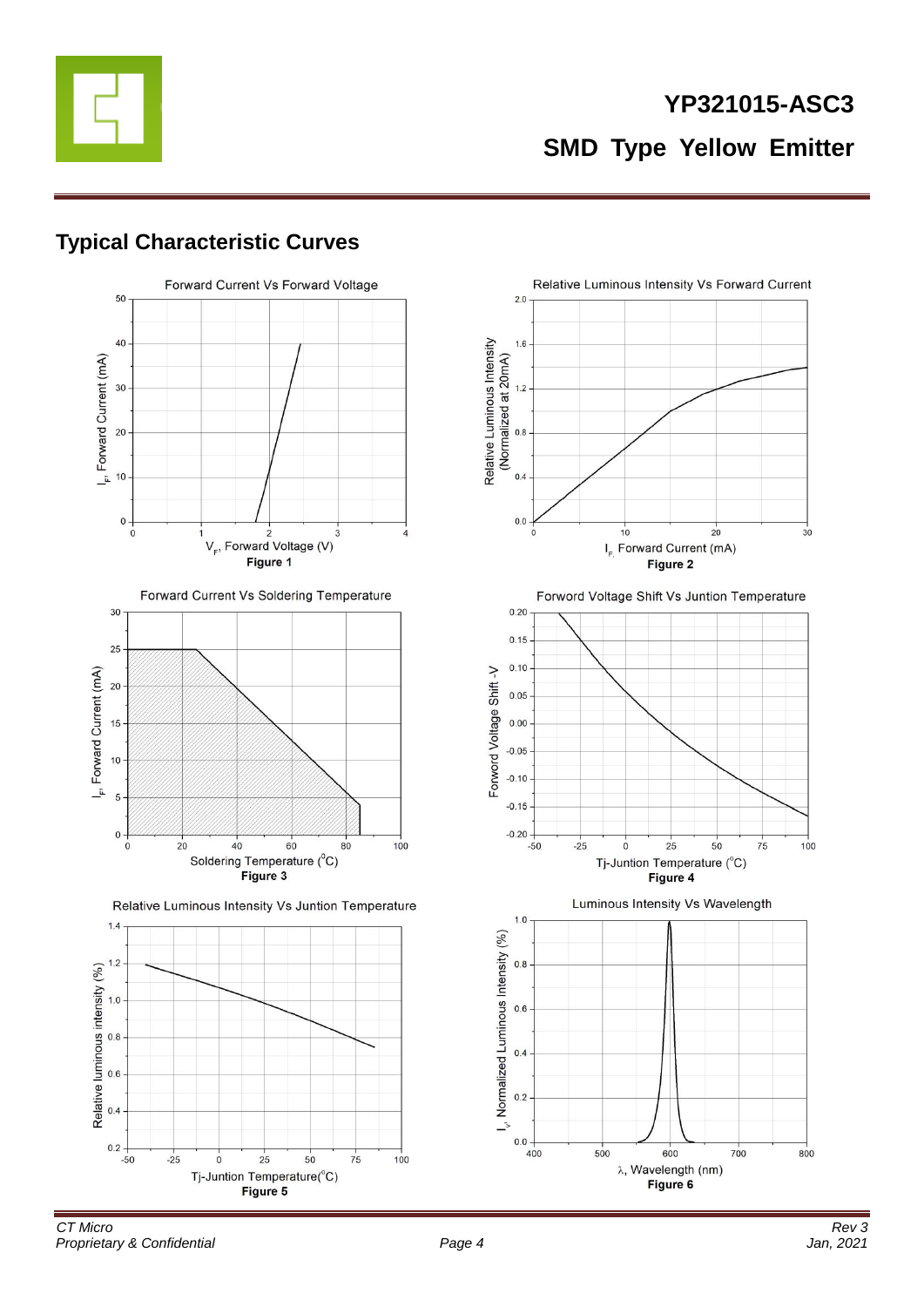

# **Typical Characteristic Curves**

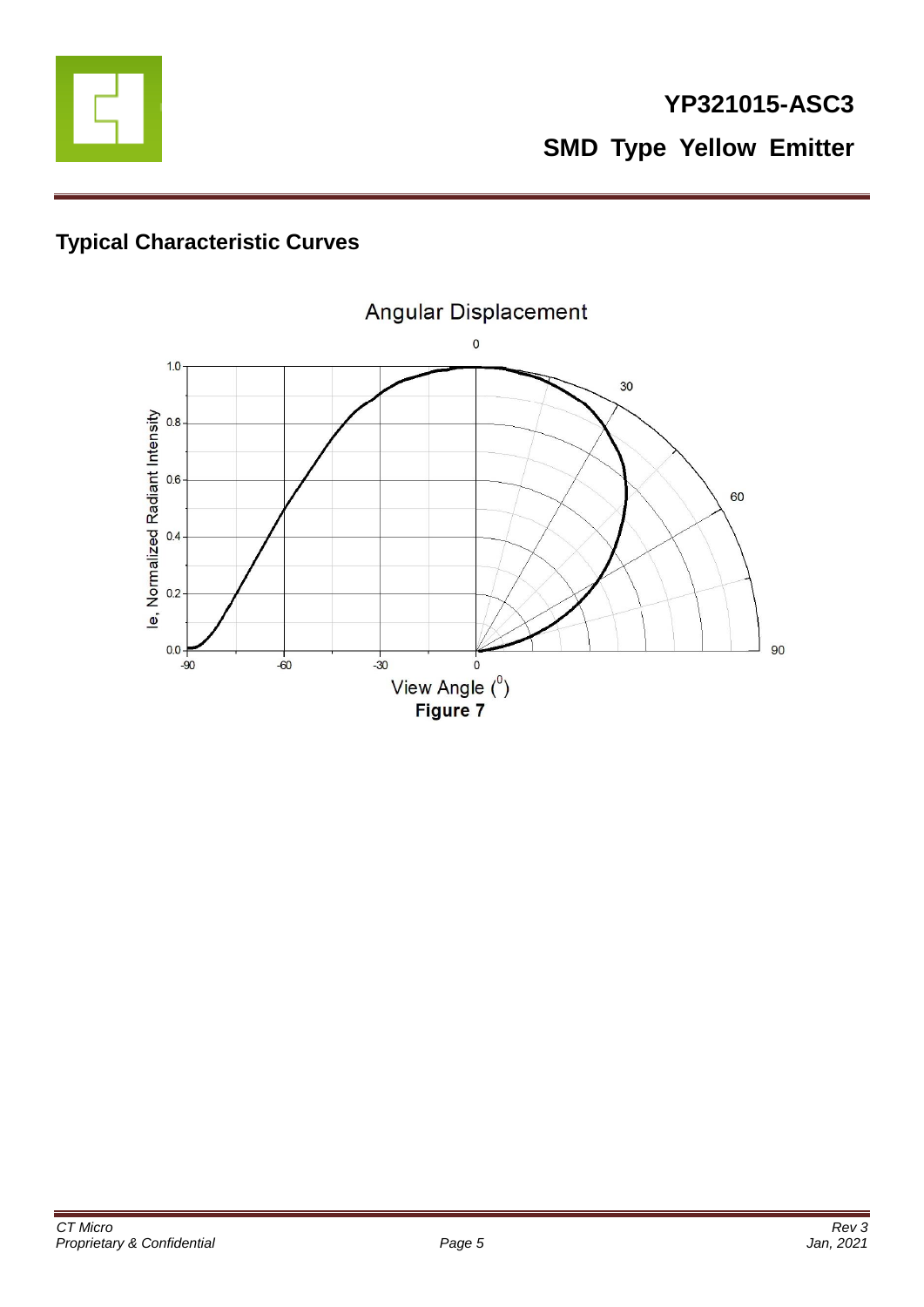



#### **Package Dimension** *All dimensions are in mm, unless otherwise stated*

Note: Tolerance unless mentioned is ±0.1mm.

#### **Recommended Soldering Mask** *All dimensions are in mm, unless otherwise stated*



Note: Tolerance unless mentioned is ±0.1mm.

# **Ordering Information**

| <b>Part Number</b> | <b>Description</b> | <b>Quantity</b> |
|--------------------|--------------------|-----------------|
| YP321015-ASC3      | Tape & Reel        | 3000 pcs        |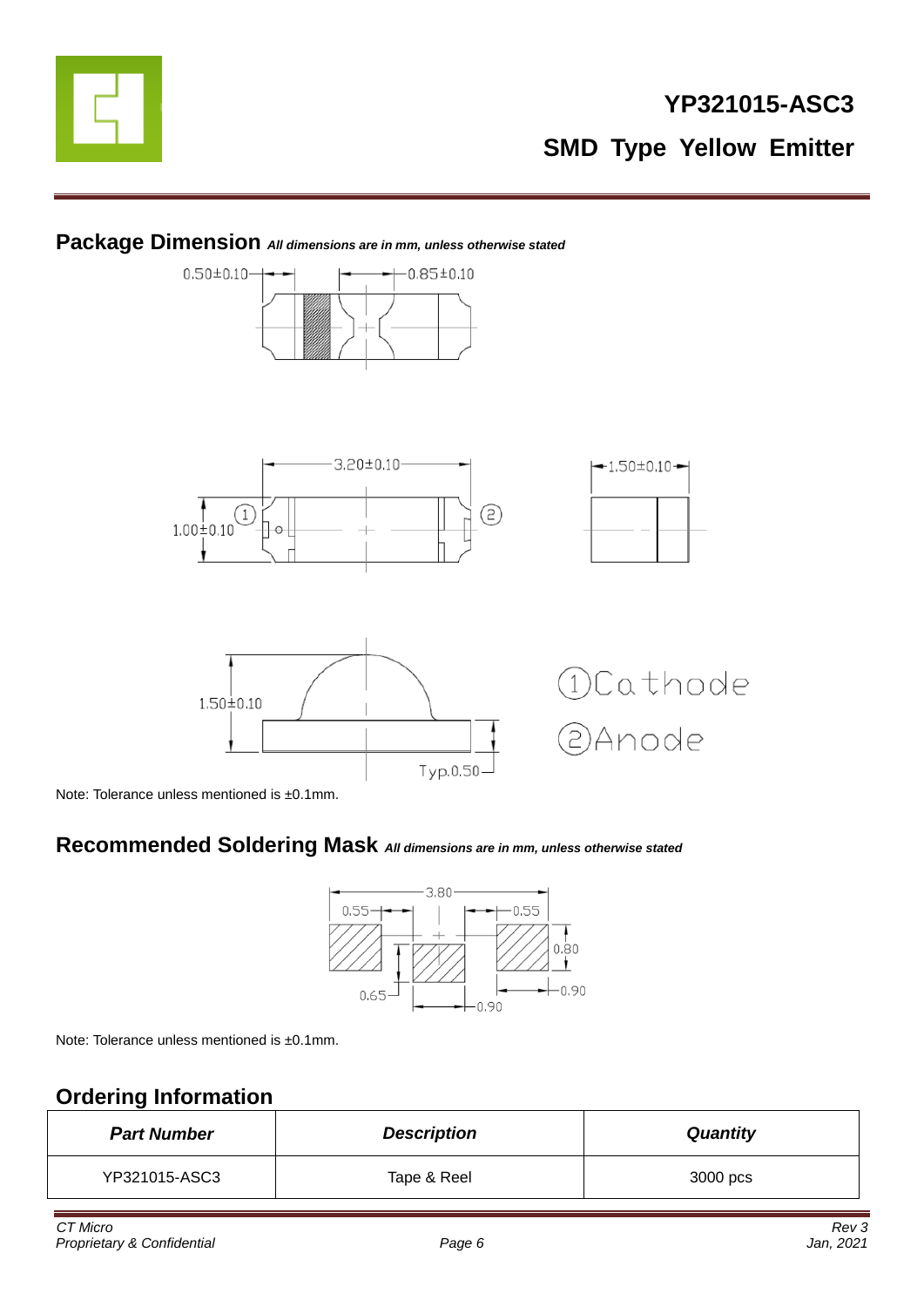

## **Reel Dimension** *All dimensions are in mm, unless otherwise stated*



#### **Tape Dimension** *All dimensions are in mm, unless otherwise stated*



Note: Tolerance unless mentioned is ±0.1mm.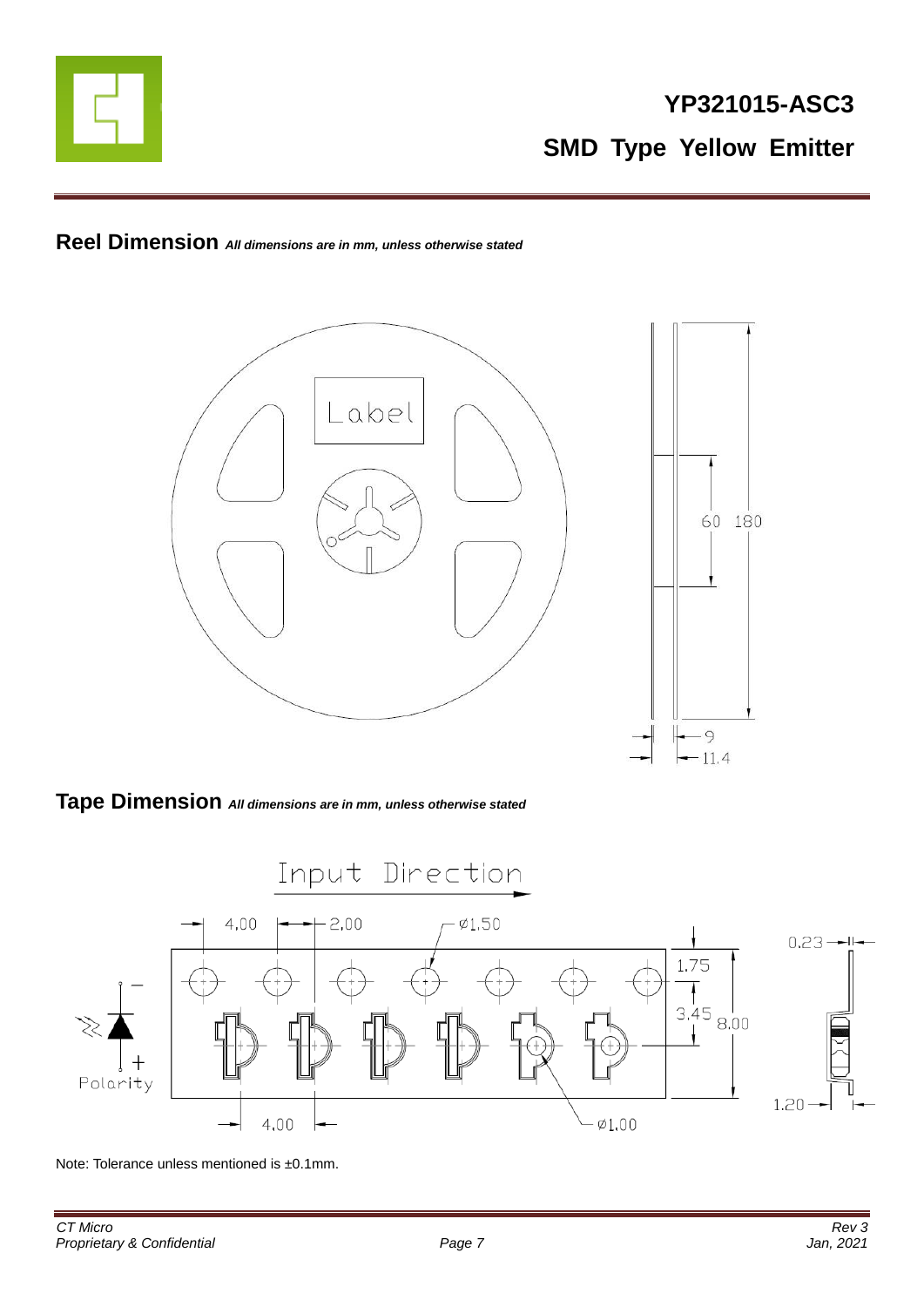

## **Label Form Specification**



CPN : Customer Part Number Part no: CTM Production Number Serial no: Production Number Lot no: Lot number Q'ty: Packing Quantity Date Code: Manufacture Date IV : Bin Code of Luminous Intensity WD : Bin Code of Dominant Wavelength VF : Bin Code of Forward Voltage MADE IN CHINA: Production Place

## **Storage Condition**

- 1. Do not open moisture proof bag before the products are ready to use.
- 2. The moisture barrier bag should be stored at 30°C and 90%R.H. max. before opening. Shelf life of non-opened bag is 12 months after the bag sealing date.
- 3. After opening the moisture barrier bag floor life is 1 year at 30°C/60%RH. max. Unused LEDs should be resealed into moisture barrier bag. (Refer to J-STD-020 Standard)
- 4. If the moisture absorbent material has faded away or the LEDs have exceeded the storage time, baking treatment should be performed using the J-STD-033 Standard conditions.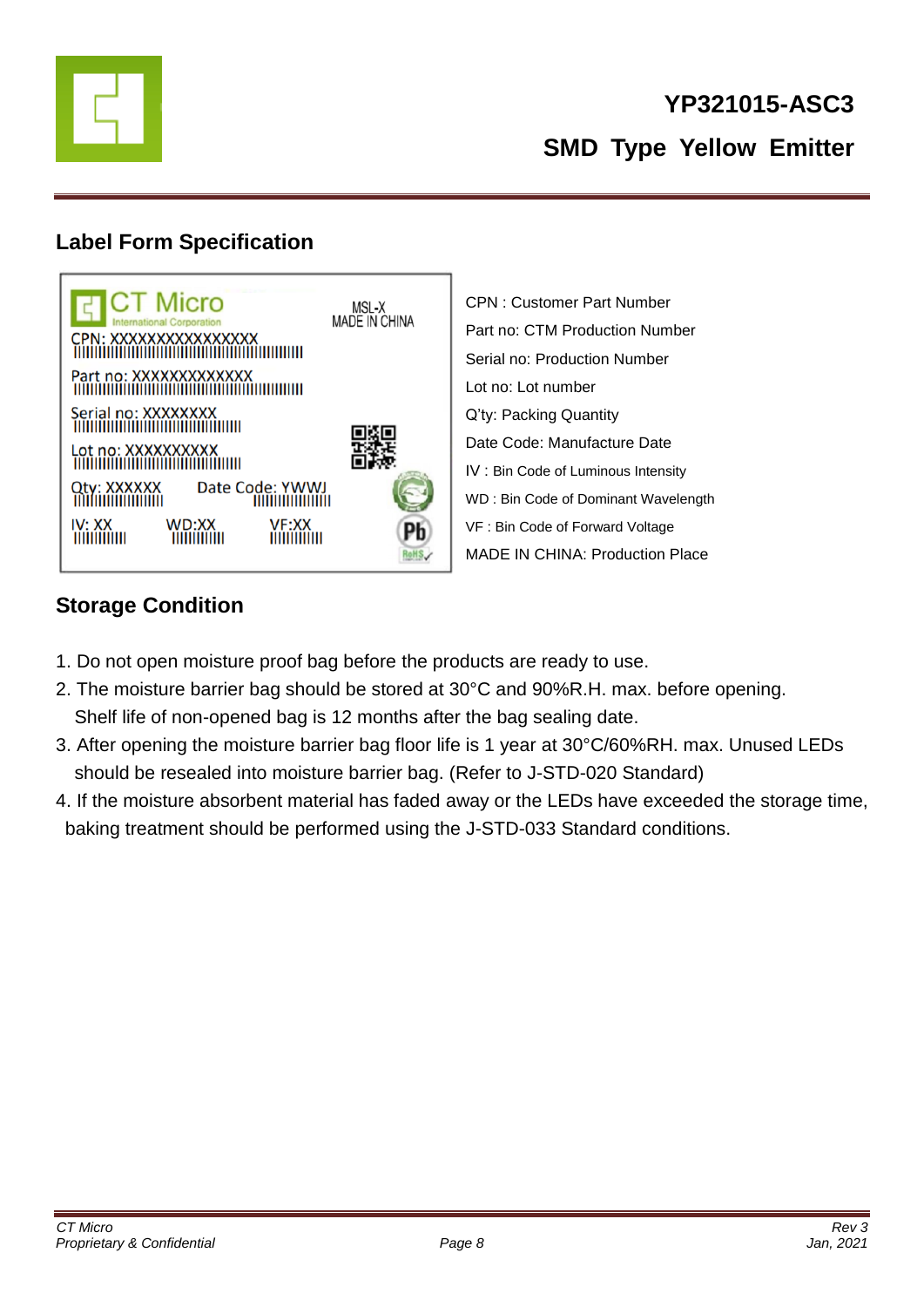

#### **Reflow Profile**



| <b>Profile Feature</b>                     | <b>Pb-Free Assembly Profile</b>                   |
|--------------------------------------------|---------------------------------------------------|
| Temperature Min. (Tsmin)                   | $150^{\circ}$ C                                   |
| Temperature Max. (Tsmax)                   | $200^{\circ}$ C                                   |
| Time (ts) from (Tsmin to Tsmax)            | 60-120 seconds                                    |
| Ramp-up Rate $(tL$ to t <sub>P</sub> )     | 3°C/second max.                                   |
| Liquidous Temperature (TL)                 | $217^{\circ}$ C                                   |
| Time $(t_L)$ Maintained Above $(T_L)$      | $60 - 150$ seconds                                |
| Peak Body Package Temperature              | $260^{\circ}$ C +0 $^{\circ}$ C / -5 $^{\circ}$ C |
| Time (t <sub>P</sub> ) within 5°C of 260°C | 30 seconds                                        |
| Ramp-down Rate ( $T_P$ to $T_L$ )          | 6°C/second max                                    |
| Time 25°C to Peak Temperature              | 8 minutes max.                                    |